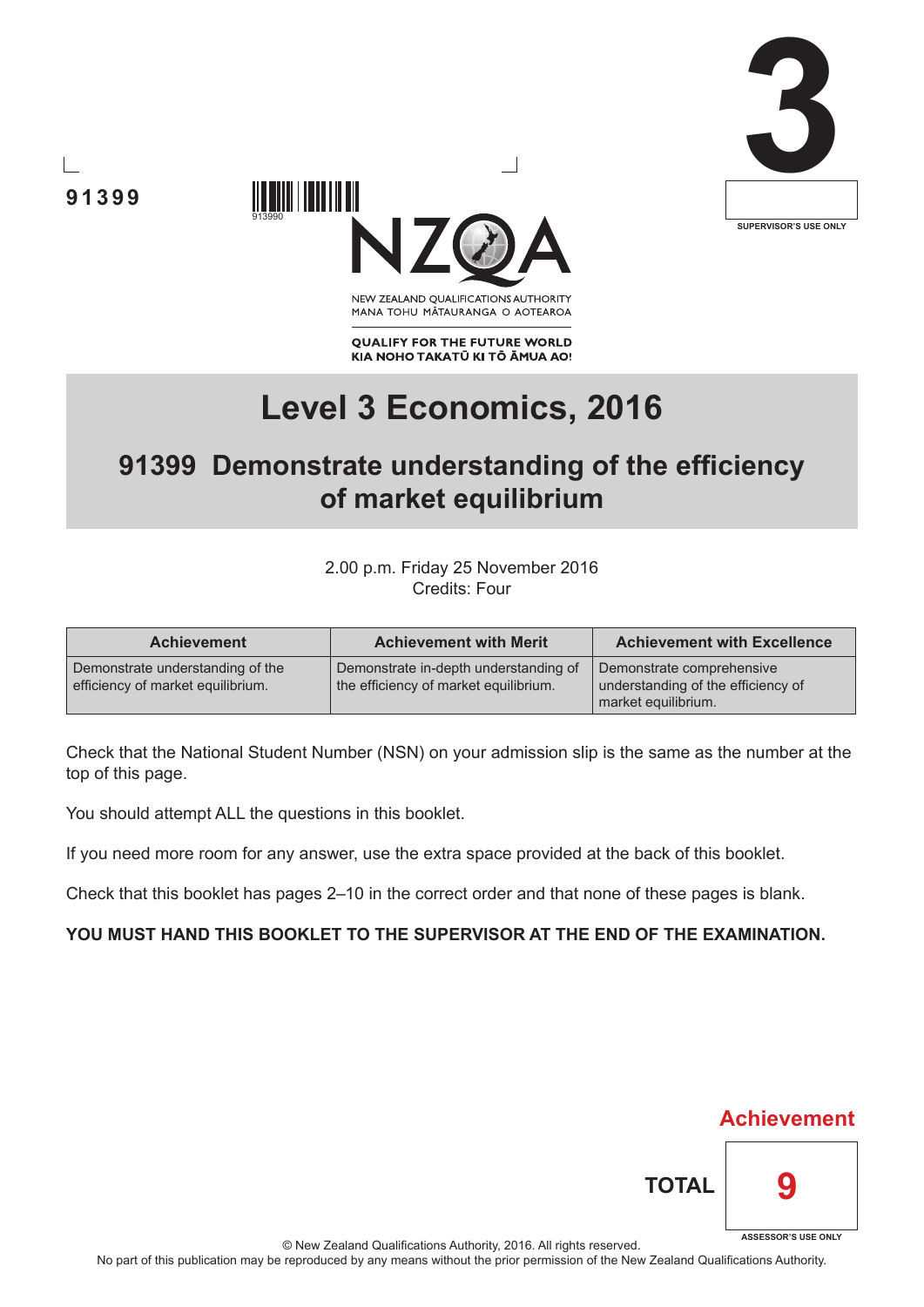#### QUESTION ONE: CHANGES IN THE TAXI MARKET

New Zealand has some of the most expensive taxis in the world. Uber is a mobile app allowing consumers with smartphones to submit trip requests to Uber drivers who are using their own cars as taxis. With the arrival of Uber in New Zealand late last year, the future of the taxi industry is set to be changing ...

Sources (adapted): http://www.nzherald.co.nz/nz/news/article.cfm?c\_id=1&objectid=11255026, https://en.wikipedia.org/wiki/Uber\_(company)



- On Graph One, show the impact on the market for taxi rides in New Zealand of the  $(i)$  $(a)$ increased number of suppliers brought about by the arrival of Uber. Clearly label the new equilibrium price  $(P_4)$  and the new equilibrium quantity  $(Q_4)$ .
	- Using Graph One and the concept of market forces, fully explain how equilibrium in the  $(ii)$ New Zealand taxi market would be restored.

Decause  $\varphi$ ł a result from Uber arriving in NZ, the market demand for toxis hero decreased. Bee in result of the less demand for taxis through have increased Man their price now being relatively less affordable. In order for equilibrium to be restored taxing company would have to lower their costs so That. demand could increase Economics 91399, 2016

**ASSESSOR'S<br>USE ONLY**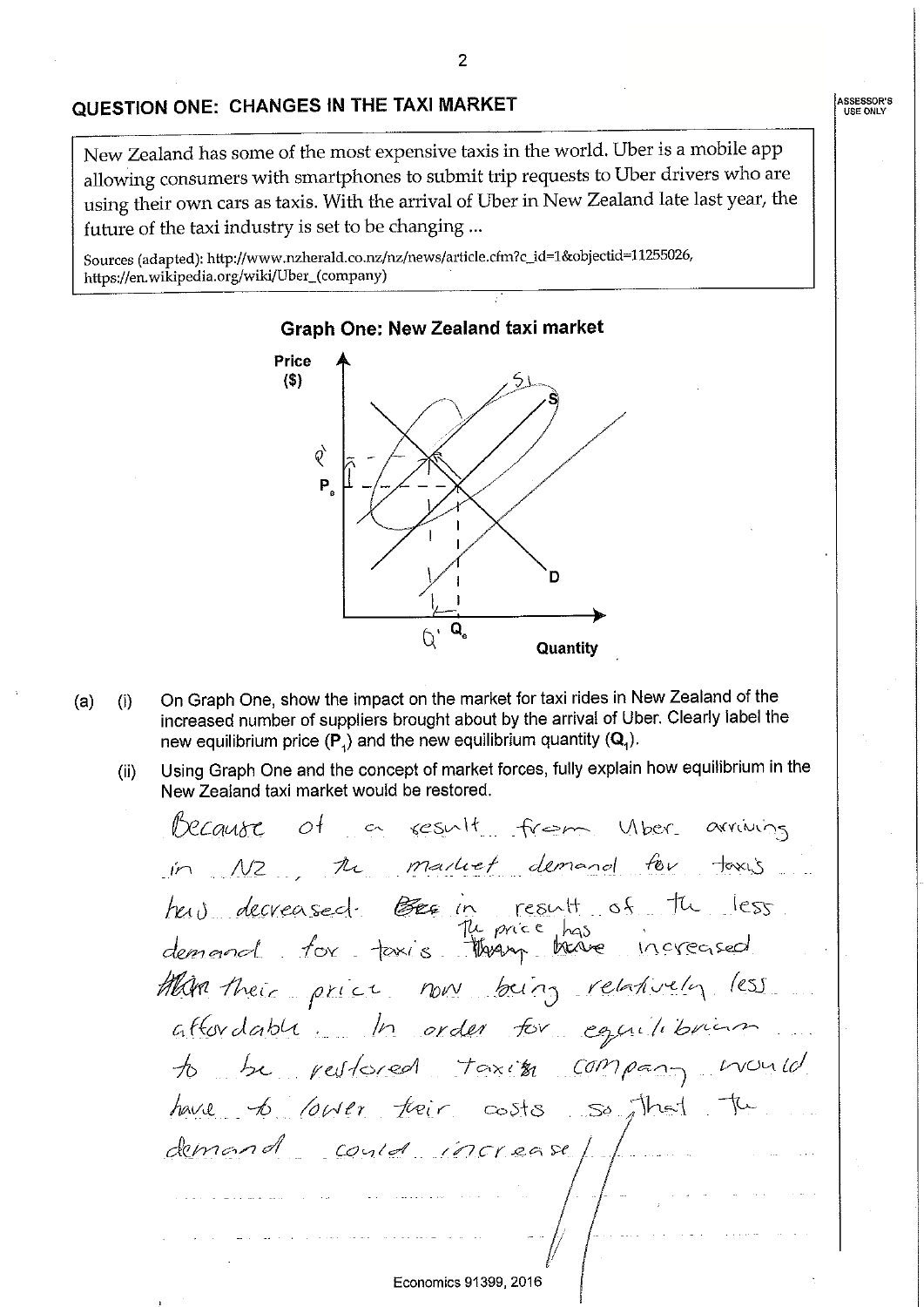A possible intervention by the government that would also result in lower taxi fares is a maximum price control. Graph Two below shows a maximum price  $(P_{max})$  set below the equilibrium price,  $P_{s}$ .

Use Graph Two to complete Table One in order to show the changes as a result of a  $(b)$  $(i)$ maximum price control.



| <b>Table One</b>                         |                                        |
|------------------------------------------|----------------------------------------|
|                                          | <b>Labels from</b><br><b>Graph Two</b> |
| Consumer surplus before<br>maximum price | ACP                                    |
| Consumer surplus after<br>maximum price  |                                        |
| Producer surplus before<br>maximum price |                                        |
| Producer surplus after<br>maximum price  |                                        |
| Deadweight loss                          |                                        |

 $(ii)$ Using both Graph Two and Table One, compare and contrast the impact on consumers, producers, and allocative efficiency in the New Zealand taxi market as a result of a maximum price.

The Price movement had increased the Consumer surplus, at the lower price<br>more is demanded by Consumer band The price maximum has decreased the production of the production of the production of the production of the production of the production of the production of the line supply on much become it is relatively<br>less protitable of price of Pmax allocative efficiency has been lost. This could be only be restored at equilibrium y Economics 91399, 2016

3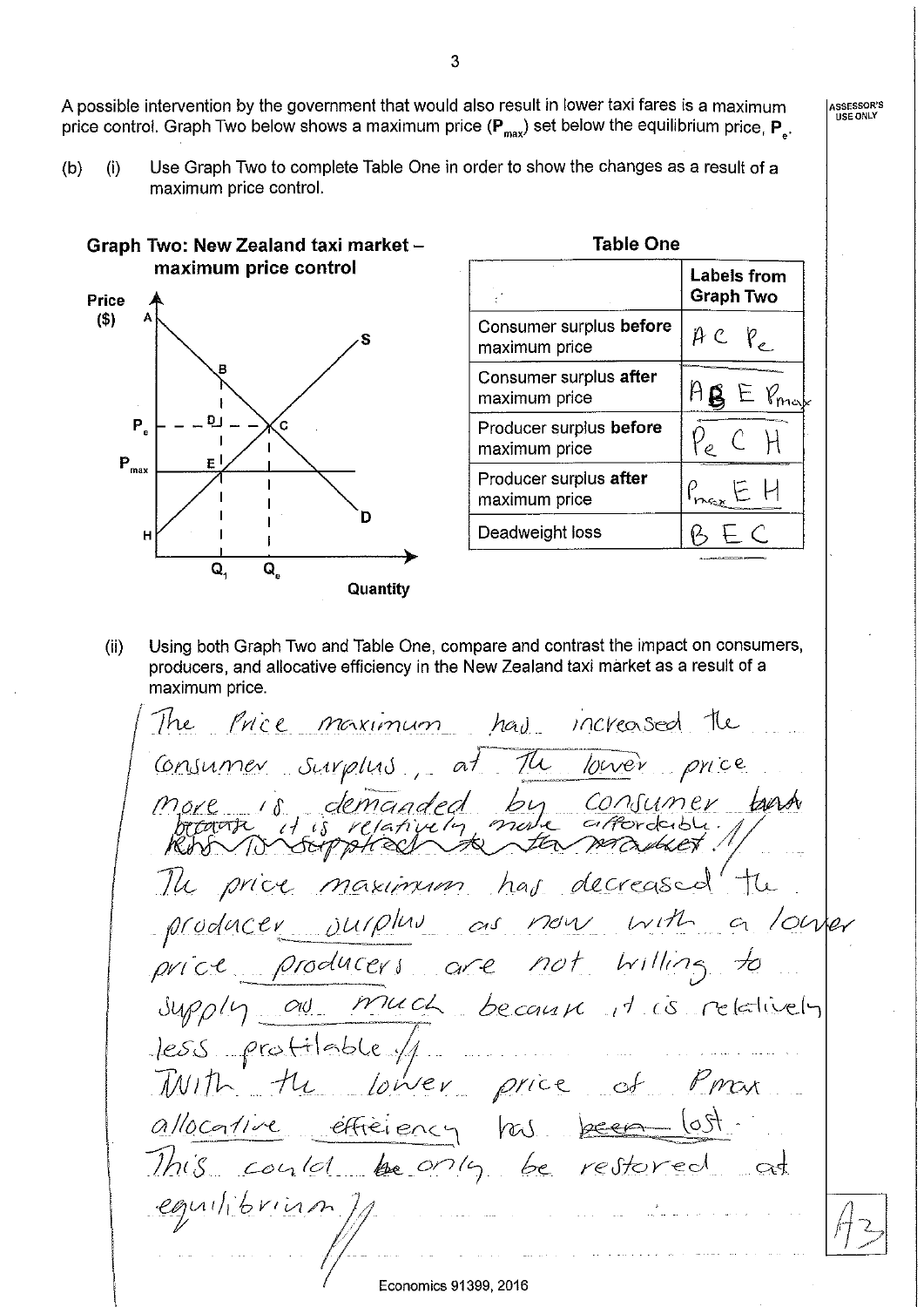#### QUESTION TWO: IMPACT OF TARIFF REMOVAL ON IMPORTED GOODS

New Zealand imports a wide range of goods from all over the world, including electronic equipment, pharmaceuticals, vehicles, toys, clothing, and footwear. The demand for some of New Zealand's imports is elastic; demand for others is inelastic.

The removal of tariffs has varying impacts if applied to imports with different elasticities of demand.

Use Graph Three and the values provided to complete Table Two. The first two  $(a)$  $(i)$ calculations have been done for you.

**Table Two Graph Three: Imported Goods** with Elastic Demand **Removal of Values from Circle One** tariff **Graph Three** Price (Elastic)  $(S)$ (Increase) Change in consumer  $$8.35 m$ Decrease S No change surplus Increase Change in (Decrease)  $$2.5 m$ producer No change surplus  $\mathsf{P}_{\underline{\mathsf{w}}\text{-}\mathsf{tariff}}$ 50 **Tariff** dncrease  $RG$ revenue Decrease 53m 40 for the No change government  $812 - 116.5$ Change in 1000 670  $\mathbf 0$ 130 370 Gain allocative Quantity (000) Hose> efficiency

Referring to Graph Three and Table Two, fully explain the impact on consumers,  $(ii)$ producers, the government, and allocative efficiency of the tariff removal from imported goods that are elastic in demand.

The take the or the imported goods being removed it has a positive can be demanded at the lower price, because they no longer have to pay as much fax to the sovernment producer surplus will decrease as now ty cost of the sand is lower Allocature efficiency not tool has a loss/

 $\overline{4}$ 

**ASSESSOR'S**<br>USE ONLY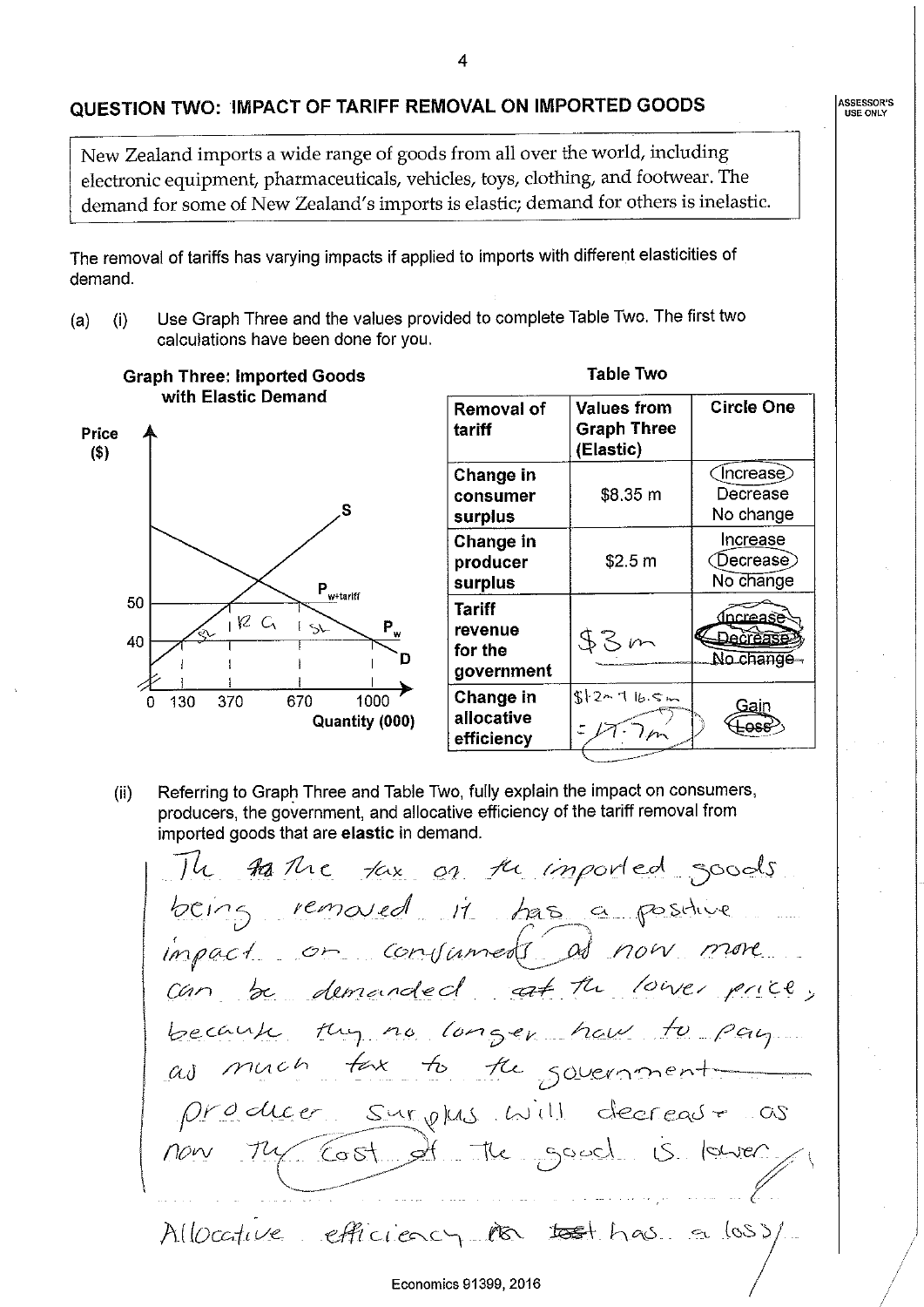as where mor the cost is the dropping ASSESSOR'S<br>USE ONLY and fliretoire moving future away equilibrium. hom

5

Use Graph Four and the values provided to complete Table Three.  $(b)$ 



| <b>Table Three</b>               |                                                        |                                          |
|----------------------------------|--------------------------------------------------------|------------------------------------------|
| Removal of<br>tariff             | <b>Values from</b><br><b>Graph Four</b><br>(Inelastic) | <b>Circle One</b>                        |
| Change in<br>consumer<br>surplus | 36m                                                    | <b>Increase</b><br>)ecrease<br>No change |
| Change in<br>producer<br>surplus | 场2                                                     | Increase<br>Decrease<br>No change        |

Compare and contrast the impact of the removal of tariffs on consumer surplus and producer  $(c)$ surplus when goods have different elasticity of demand. In your answer, refer to Table Two and Table Three and both graphs. Fully explain any difference in the impact on consumer and producer surplus.

| With the tariff conoval consumer sur |  |                                                  |
|--------------------------------------|--|--------------------------------------------------|
| Theretiks by Jon and producer        |  |                                                  |
| suplus decreases by J.2.5m./         |  |                                                  |
|                                      |  |                                                  |
|                                      |  |                                                  |
|                                      |  |                                                  |
|                                      |  |                                                  |
|                                      |  |                                                  |
|                                      |  | More answer space is available on the next page. |

Economics 91399, 2016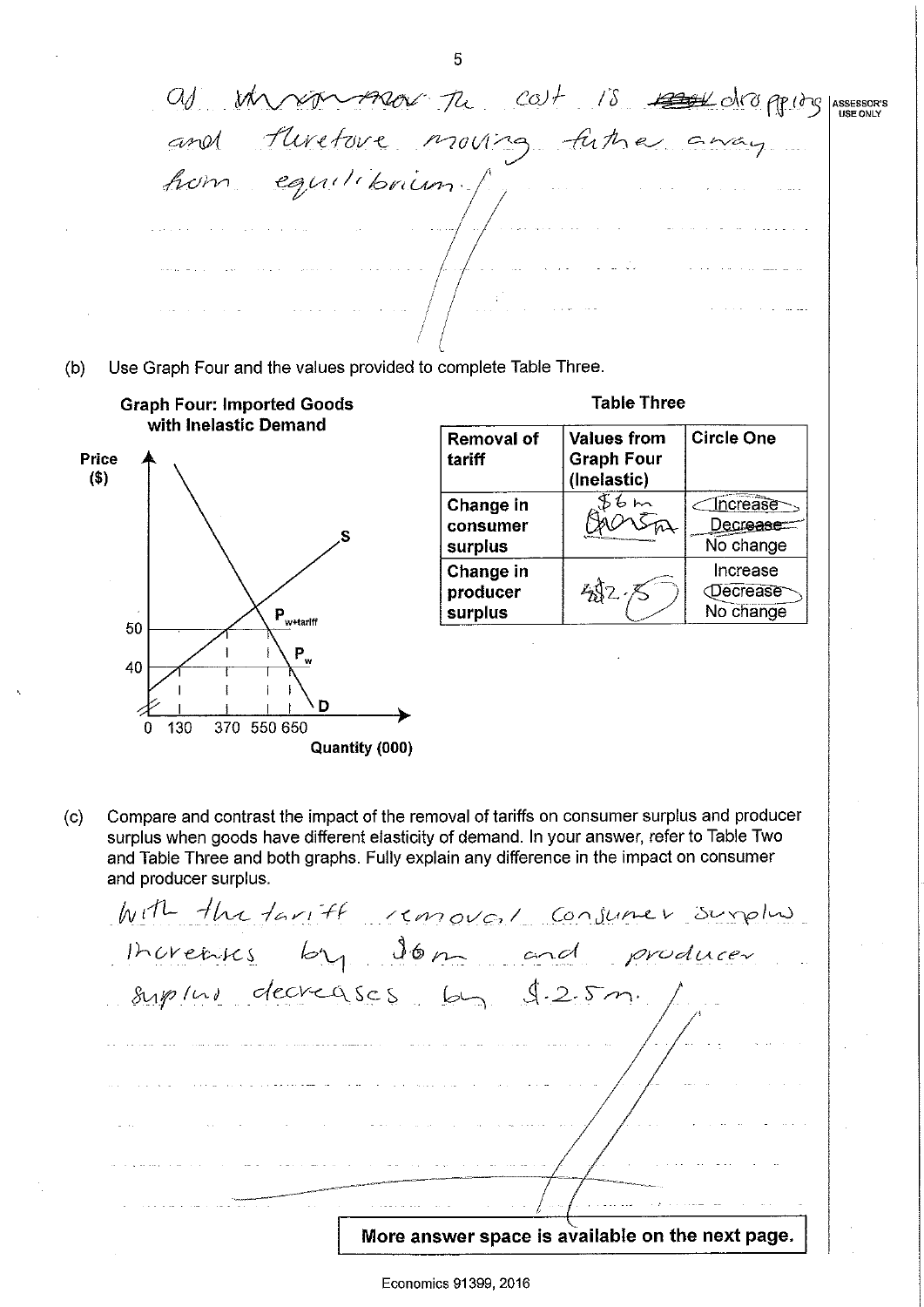| $\label{eq:1.1} \begin{array}{lllllllllllll} \hspace*{-0.1cm} & \text{and} & \hspace*{-0.1cm} \text{and} & \hspace*{-0.1cm} \text{and} & \hspace*{-0.1cm} \text{and} & \hspace*{-0.1cm} \text{and} & \hspace*{-0.1cm} \text{and} & \hspace*{-0.1cm} \text{and} & \hspace*{-0.1cm} \text{and} & \hspace*{-0.1cm} \text{and} & \hspace*{-0.1cm} \text{and} & \hspace*{-0.1cm} \text{and} & \hspace*{-0.1cm} \text{and} & \hspace*{-$<br>$\sim$ $^{-1}$ | ASSESSOR'S<br>USE ONLY            |
|------------------------------------------------------------------------------------------------------------------------------------------------------------------------------------------------------------------------------------------------------------------------------------------------------------------------------------------------------------------------------------------------------------------------------------------------------|-----------------------------------|
| $\sim$ 10 $\pm$<br>.<br>and a companies and a companies<br>$\sim$ .<br>$\sim$ $\sim$<br>$\ddotsc$<br>$\label{eq:1.1} \mathcal{L}_{\mathcal{N}}(\mathbf{x},\mathbf{z})=\mathcal{L}(\mathbf{x})$                                                                                                                                                                                                                                                       |                                   |
| $\mathbf{v} \rightarrow \mathbf{v}$<br>$\alpha$ , $\alpha$ , and $\alpha$ , $\alpha$<br>$\cdot$<br>$\sim$<br>$\mathbf{r} \in \mathcal{R}$<br>$\sim$ $\sim$<br>$\sim$ $\sigma$<br>$\sim 10^{-11}$                                                                                                                                                                                                                                                     |                                   |
| solutions of the<br>$\sim$ $\sim$<br>$\sim$ $\sim$<br>$\mathbf{w} = \mathbf{w} - \mathbf{w}$<br>$\sim$ $\sim$<br>$\sim$<br>$\sim$<br>$\sim$<br><b>College</b><br>$\sim$<br>$\sim$ $-$<br>$\sim$ $\sim$ $\sim$<br>$\sim$ $\sim$<br>$\sim$<br>$\sim$                                                                                                                                                                                                   |                                   |
| $\sim$ $\sim$<br>$\alpha$ and $\alpha$<br>$\sim$ $ \sim$<br>$\sim$ $\sim$ $\sim$<br>$\sim$<br>$\sim$<br>$\ldots$ .<br>$\sim$ $\sim$ $\sim$<br>$\cdots$<br>and a series<br>$\sim$ 100 $\sim$                                                                                                                                                                                                                                                          |                                   |
| $\zeta$<br>$\mathcal{L}$<br>$\sim$<br>$\alpha_{\rm{eff}}$ , $\alpha_{\rm{eff}}$<br>$\mathcal{L}^{\mathcal{A}}$ and $\mathcal{L}^{\mathcal{A}}$<br>$\sim$ $\sim$<br>المواردة الواردة<br>$\alpha$                                                                                                                                                                                                                                                      |                                   |
| and a strike<br>$\bullet$ .<br>$\sim$<br>$\mathbf{v}$ and $\mathbf{v}$                                                                                                                                                                                                                                                                                                                                                                               |                                   |
| <b>Barbara</b><br>$\cdots$<br>سترات<br>$\sim$ $\sim$                                                                                                                                                                                                                                                                                                                                                                                                 |                                   |
| $\sim$<br>ò.<br>$\sim$ $\sim$ $\sim$<br>$\sim 10^{-1}$ km<br>and the state<br>$\sim$<br>$\sim$<br>$\alpha \rightarrow -\infty$<br>$\sim$ $\sim$ $-$<br>$\sim$                                                                                                                                                                                                                                                                                        |                                   |
| and so and the<br>$\sim 100$<br>$\sim$ $\sim$ $\sim$<br>$\sim$ $\sim$<br>e se<br>$\overline{\phantom{a}}$<br>$\alpha$ , $\alpha$ , $\alpha$<br>$\sim$ $-$<br>$\sim$ 10 $\pm$<br>$\sim$<br>and a series of<br>$\sim 10^{-1}$ m s $^{-1}$<br>$\alpha_1$ , and $\alpha_2$ , and $\alpha_3$<br>$\sim$<br>$\alpha = 1$ and<br>$\sim$                                                                                                                      |                                   |
| a concern and the second<br>$\sim$ $\sim$ $\sim$<br>$\sim$ $-$<br>$\alpha$ , $\beta$ , $\alpha$<br>$\mathcal{A}_\mathrm{c}$ , $\mathcal{A}_\mathrm{c}$<br>والمتحدث ومحاملت<br>$\sim$ 100 $\sim$ 100 $\sim$<br>$\sim$ $\sim$<br>$\sim$<br>$\sim$ $\sim$<br>$\sim$ $\sim$<br>$\sim$ $-$<br>-----                                                                                                                                                       |                                   |
| $\sim$ $\sim$<br>المدالعة المحفاظ فالأقام فحاليتها<br>$\alpha$ , and $\alpha$<br>$\mathcal{L}^{\text{c}}$ and $\mathcal{L}^{\text{c}}$<br>$\Delta\Delta\approx 0.01$<br>$\mathbf{u} = \mathbf{u} \mathbf{u} + \mathbf{u} \mathbf{u}$<br>$\sim$                                                                                                                                                                                                       |                                   |
| $\omega$ , $\omega$ , $\omega$<br>$\sim$ $\sim$<br>$\sim$ $\sim$<br>المفقات السواديسة فالمراد<br>and an international<br>$\sim$ $\sim$<br>$\sim$<br>$\sim$ $\sim$<br><b>Section</b><br>$\sim 10$<br>$\sim$ $\sim$                                                                                                                                                                                                                                    | $\alpha$                          |
| and an inter-<br>مستردات<br>and and are                                                                                                                                                                                                                                                                                                                                                                                                              |                                   |
|                                                                                                                                                                                                                                                                                                                                                                                                                                                      | $\sim 10^{10}$<br>$\sim 10^{-10}$ |
|                                                                                                                                                                                                                                                                                                                                                                                                                                                      |                                   |
|                                                                                                                                                                                                                                                                                                                                                                                                                                                      | $\sim$                            |
|                                                                                                                                                                                                                                                                                                                                                                                                                                                      |                                   |
|                                                                                                                                                                                                                                                                                                                                                                                                                                                      |                                   |
|                                                                                                                                                                                                                                                                                                                                                                                                                                                      |                                   |
|                                                                                                                                                                                                                                                                                                                                                                                                                                                      |                                   |
|                                                                                                                                                                                                                                                                                                                                                                                                                                                      |                                   |
|                                                                                                                                                                                                                                                                                                                                                                                                                                                      |                                   |
|                                                                                                                                                                                                                                                                                                                                                                                                                                                      |                                   |
|                                                                                                                                                                                                                                                                                                                                                                                                                                                      |                                   |
|                                                                                                                                                                                                                                                                                                                                                                                                                                                      |                                   |
|                                                                                                                                                                                                                                                                                                                                                                                                                                                      |                                   |
|                                                                                                                                                                                                                                                                                                                                                                                                                                                      | Z                                 |
|                                                                                                                                                                                                                                                                                                                                                                                                                                                      |                                   |
| Economics 91399, 2016                                                                                                                                                                                                                                                                                                                                                                                                                                |                                   |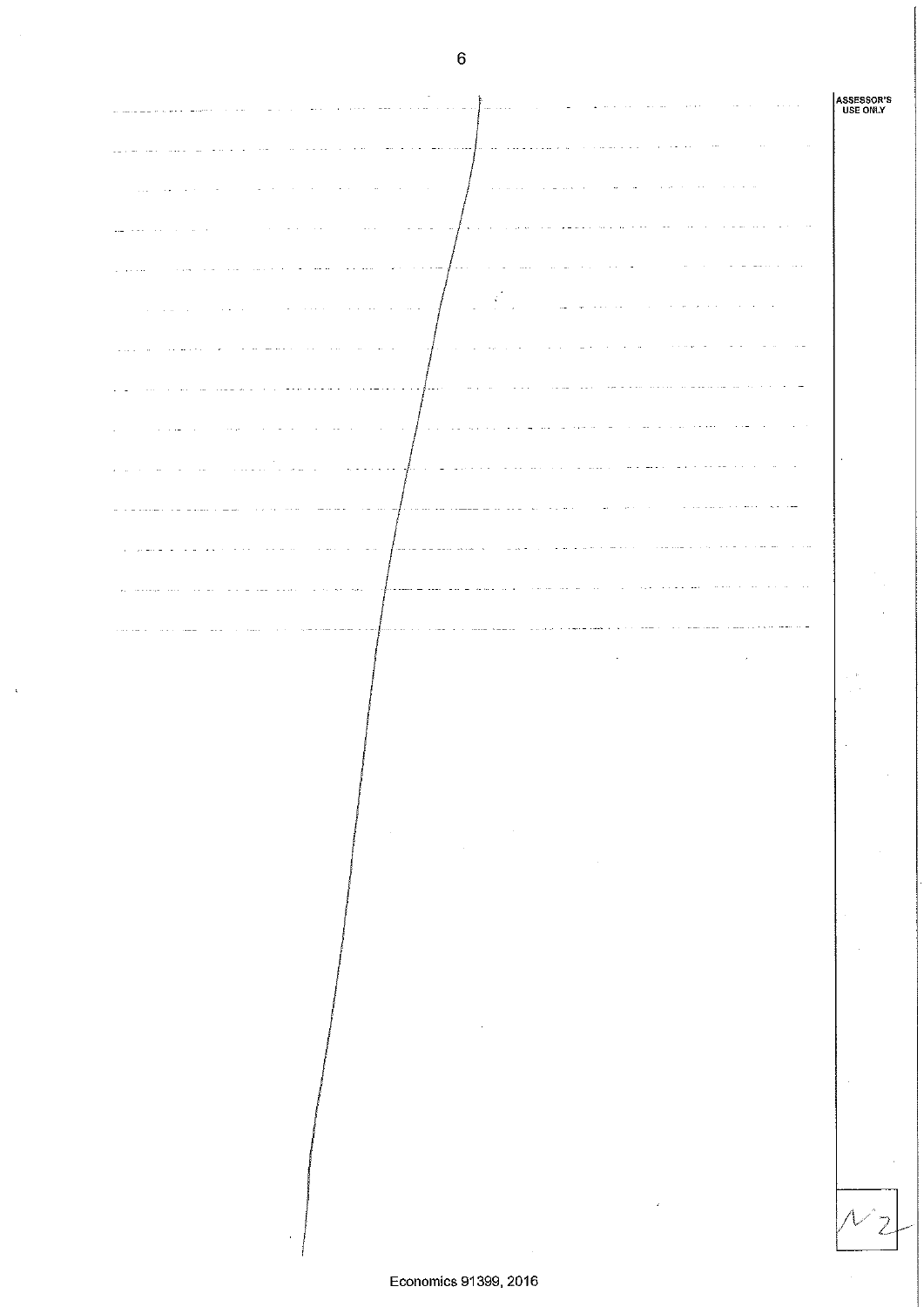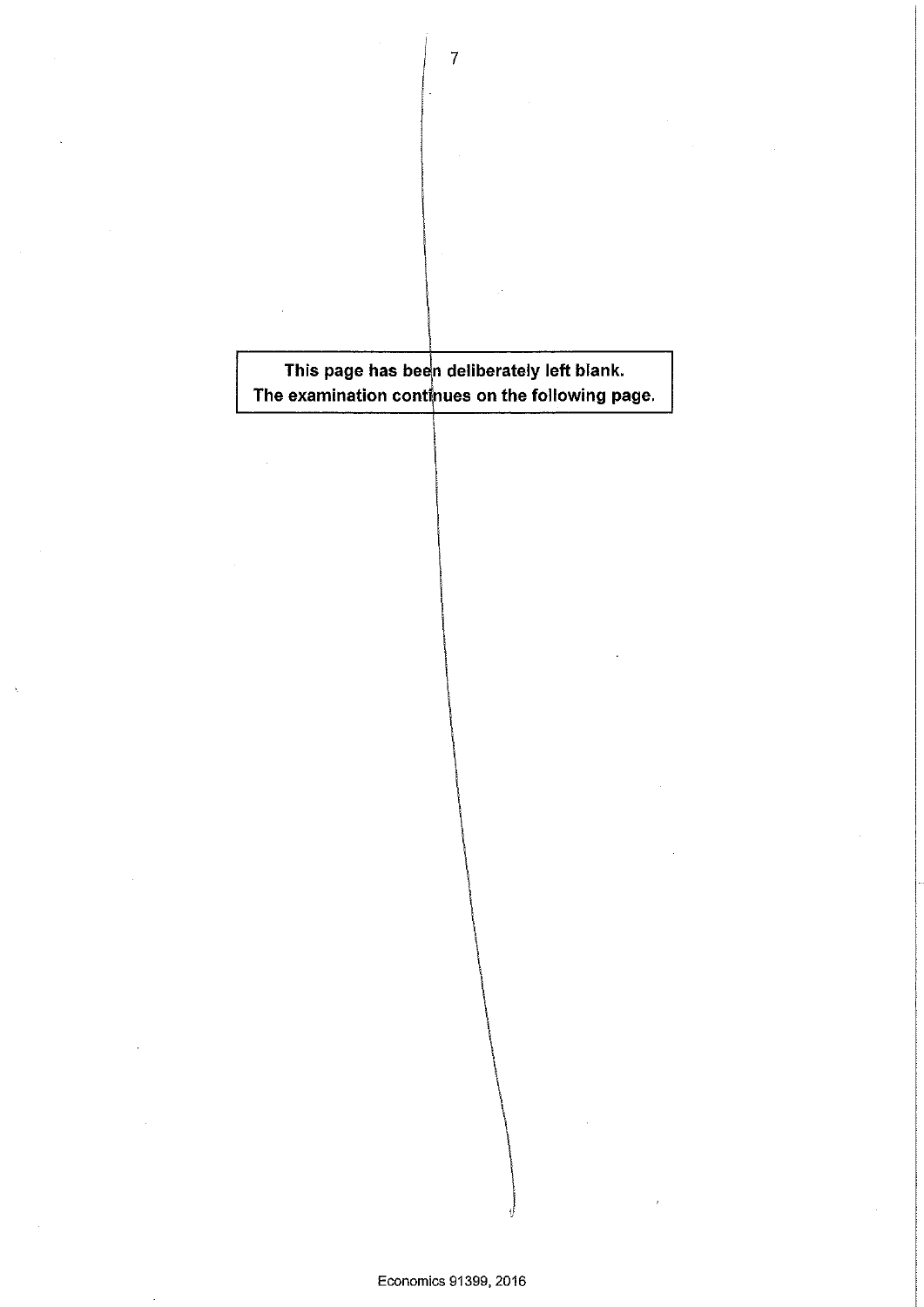### QUESTION THREE: IMPACT OF INDIRECT TAX AND QUOTA

A tax on fizzy drinks could save lives and generate millions in revenue for health programmes in New Zealand. High sugar intakes are linked to obesity, type 2 diabetes, and cardiovascular disease; a strong case can, therefore, be made for efforts to reduce consumption.

Source (adapted): http://www.otago.ac.nz/wellington/otago066842.pdf

Graphs Five and Six show the effects of two possible government interventions to reduce consumption of sugary foods by the same amount.  $P_{4}Q_{4}$  is the equilibrium before government intervention.

Graph Six: Market for sugary foods -

Graph Five: Market for sugary foods indirect tax



The government may use an indirect tax to encourage a reduction in sugar  $(i)$  $(a)$ consumption. Use Graph Five above to complete Table Four below by clearly identifying the relevant labels as a result of an indirect tax on sugary foods.

| .                              |                                         |
|--------------------------------|-----------------------------------------|
|                                | <b>Labels from</b><br><b>Graph Five</b> |
| Change in consumer surplus     |                                         |
| Change in producer surplus     |                                         |
| Tax revenue for the government | <b>Chairman Mary Company</b>            |
| Deadweight loss                |                                         |

**Table Four** 

- Alternatively, the government could restrict the availability of sugary foods by imposing  $(ii)$ a quota on producers to limit their supply. On Graph Six above, show the impact of a quota on sugary foods by clearly shading in and labelling the area representing:
	- new consumer surplus
	- new producer surplus
	- deadweight loss.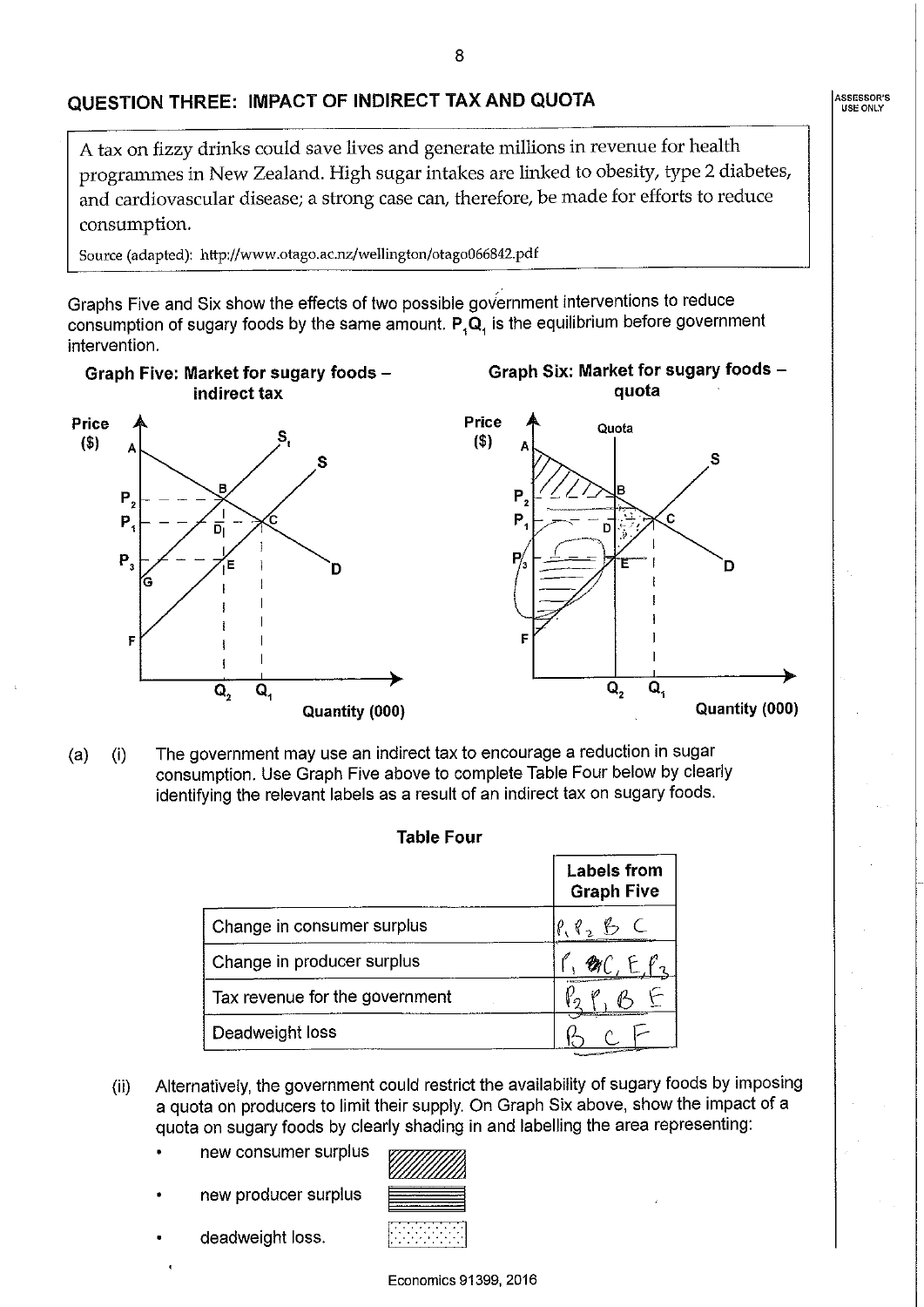- Refer to both Graphs Five and Six, and Table Four, to compare and contrast the impact of an  $(b)$ indirect tax and a quota on the market for sugary foods. In your answer, fully explain:
	- the impact on consumers, producers, and the government of an indirect tax on sugary foods
	- the impact on allocative efficiency of the indirect tax and the quota
	- whether the indirect tax or the quota will be more effective in reducing the consumption of sugary foods.

By putting an indirect tax on sugary foods it reduces there quantity that is demanded and also increases the price. fo This will decrease the consumer Surplus as peeple will not demand this. good at the higher price. Producer Symphus also decreases as not as much is being demanded so they do not Supply as much. They individ tax also means that production now cult more for produced. The sovernment homever will be making more revenue than before as they receive the tex hom the conventers and producess. From bother an indirect tax and a guota bring but in place allocative efficency  $will be lost.$ 

The quota may be more effective the for the market as only so much quantity can be exsupplied at one time. However a indirect is on each item, a but the three is no jimited on the quantity but a higher price of sale 17 nov involved. Thretoire on quota

ASSESSOR'S<br>USE ONLY